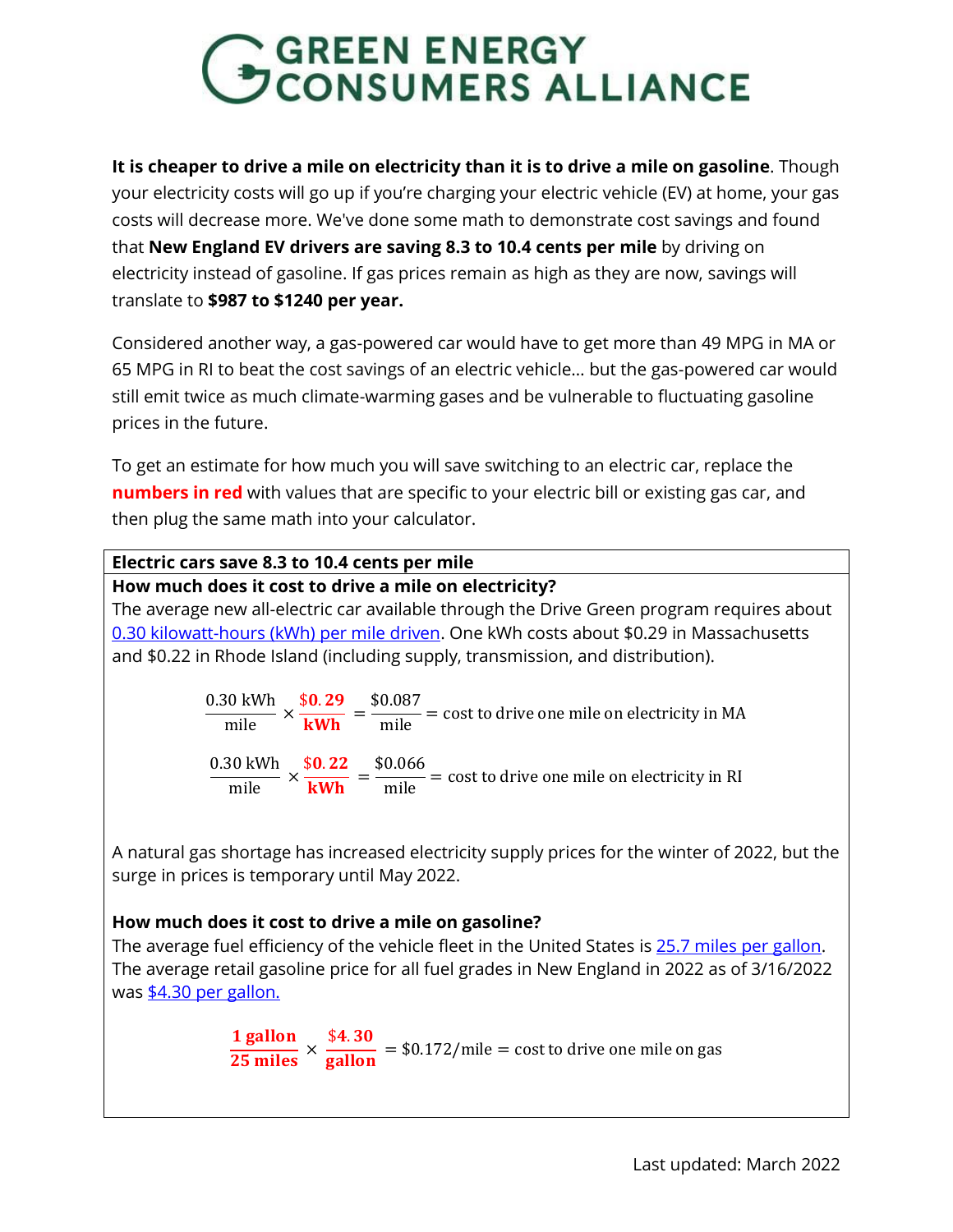# **GREEN ENERGY<br>CONSUMERS ALLIANCE**

**How much do I save by switching from a gasoline-powered car to an all-electric car?** It costs 17¢/mile to drive a gas-powered car and 6.6-8.7¢ per mile to drive an all-electric car, so switching to an all-electric car saves the average Massachusetts or Rhode Island driver between 8.3 and 10.4¢ per mile, *not* including savings from maintenance (which can be as much as 3 ¢ [per mile\)](https://newsroom.aaa.com/auto/your-driving-costs/)

**EV drivers will save \$987 to \$1240 a year if gas prices stay this high.** 

The average licensed driver drives 11,759 miles per year in Massachusetts and 12,781 miles per year in Rhode Island, according to the [Federal Highway Administration.](https://www.fhwa.dot.gov/ohim/onh00/onh2p11.htm) We will use the weighted average of these numbers based on each state's population in 2018 for our analysis.

> 11,759 MA miles × 6.89 million  $\frac{212}{7.92}$  million + 12,781 RI miles  $\times$ 1.06 million 7.92 million = 11,896 miles driven annually

Since switching from a gas-powered car to an all-electric car saves the average Massachusetts or Rhode Island driver 8.3 – 10.4 ¢ per mile. If those savings continue because gasoline stays around \$4.30 for a while, savings could amount to **\$987 - \$1240 per year.**

**How many miles per gallon would a new gas-powered car have to get to be cheaper per mile than the average new electric car?**

Hybrids, like the Toyota Prius, are more efficient gas cars. But not even the most efficient gas-powered cars can't be the savings of an EV. Assuming a gas price of [\\$4.30/gallon,](https://www.eia.gov/petroleum/gasdiesel/) a car would need to get over 49 miles per gallon in MA and 65 miles per gallon in RI to be cheaper to fuel than an all-electric car.

> \$4.30  $\frac{1}{\text{gallon}} \times$ 1 mile  $\frac{34}{100} = 65$ miles **FILLER** to beat an EV in RI<br>gallon

\$4.30  $\frac{1}{\text{gallon}} \times$ 1 mile  $\frac{34}{10000} = 49$ miles  $\frac{1}{\sqrt{2}}$  to beat an EV in MA

(Cost of a gallon of gas / cost of a mile on electricity = MPG required for a gas-powered car to be more cost-effective than an EV)